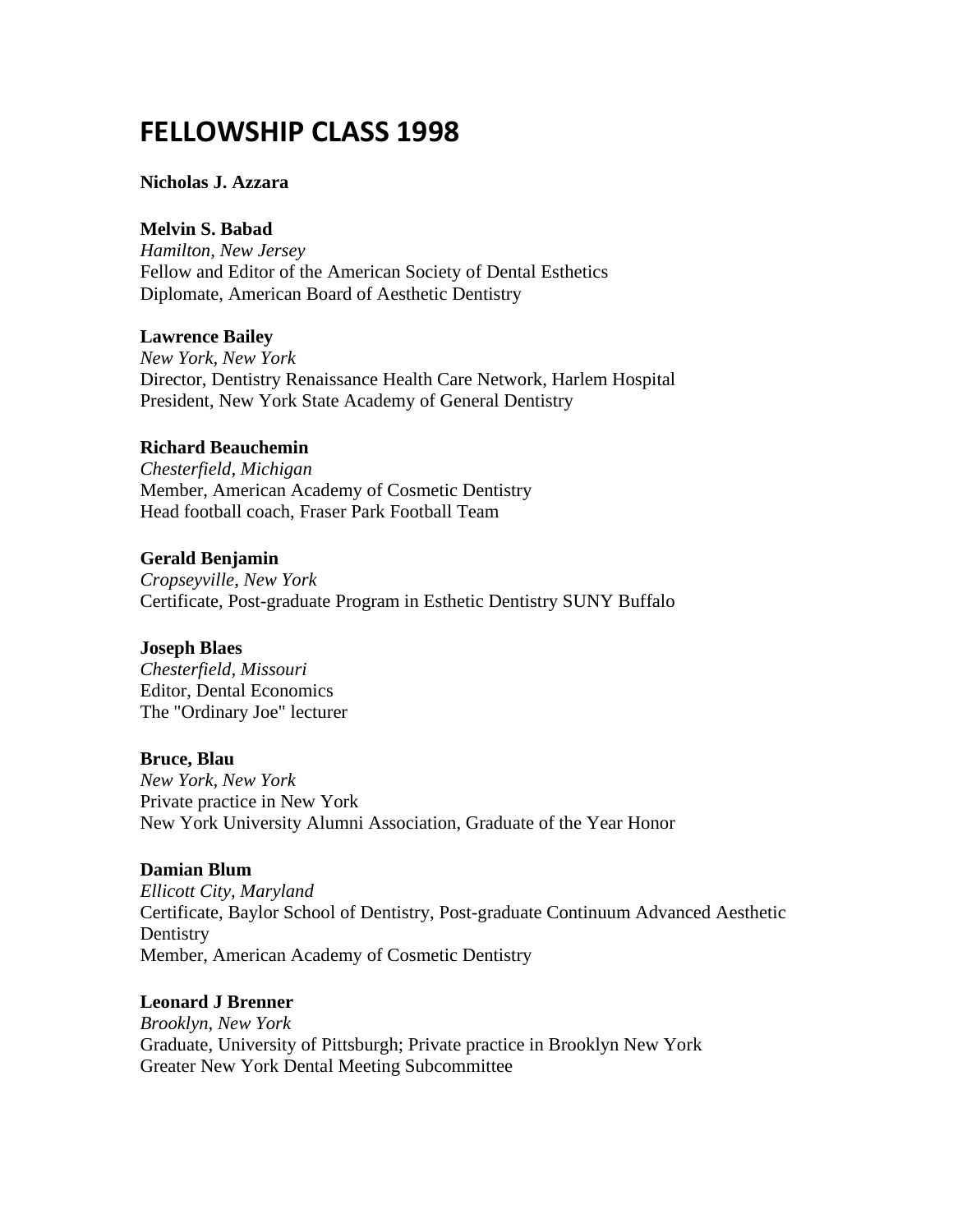#### **Michael Chesner**

*New York, New York* Graduate, New York University Private Practice, New York City

# **Christopher Comfort**

*Sunnyvale, California*

# **Martha Cortes**

*New York, New York*

# **Michael Deasy**

*Newark, New Jersey* Professor and Chairman, Department of Periodontology, New Jersey College of Medicine and Dentistry

#### **Joseph Diacovo**

*Kingston, New York* Graduate, University of Pittsburgh Pennsylvania State University, MS Chemistry Fellow, Academy of General Dentistry

#### **Edmund Eaves**

*Penn Yan, New York* Certificate, Post-graduate Program in Esthetic Dentistry SUNY Buffalo Private practice

#### **Marilyn Eaves**

*Penn Yan, New York* Certificate, Post-graduate Program in Esthetic Dentistry SUNY Buffalo Private practice

#### **Denis Freiden**

*Memphis, Tennessee* Member, American Academy of Cosmetic Dentistry Director, Memphis Center for Cosmetic Dentistry

#### **Barry Freydberg**

*Skokie, Illinois* Fellow, Academy of General Dentistry and International college of Dentists Lecturer and author; maintains a full-time private practice

#### **Paris N Garefis**

*Athens, Greece* Graduate, University of Thessaloniki; practices in Athens and Los Angeles Master, American Endodontic Society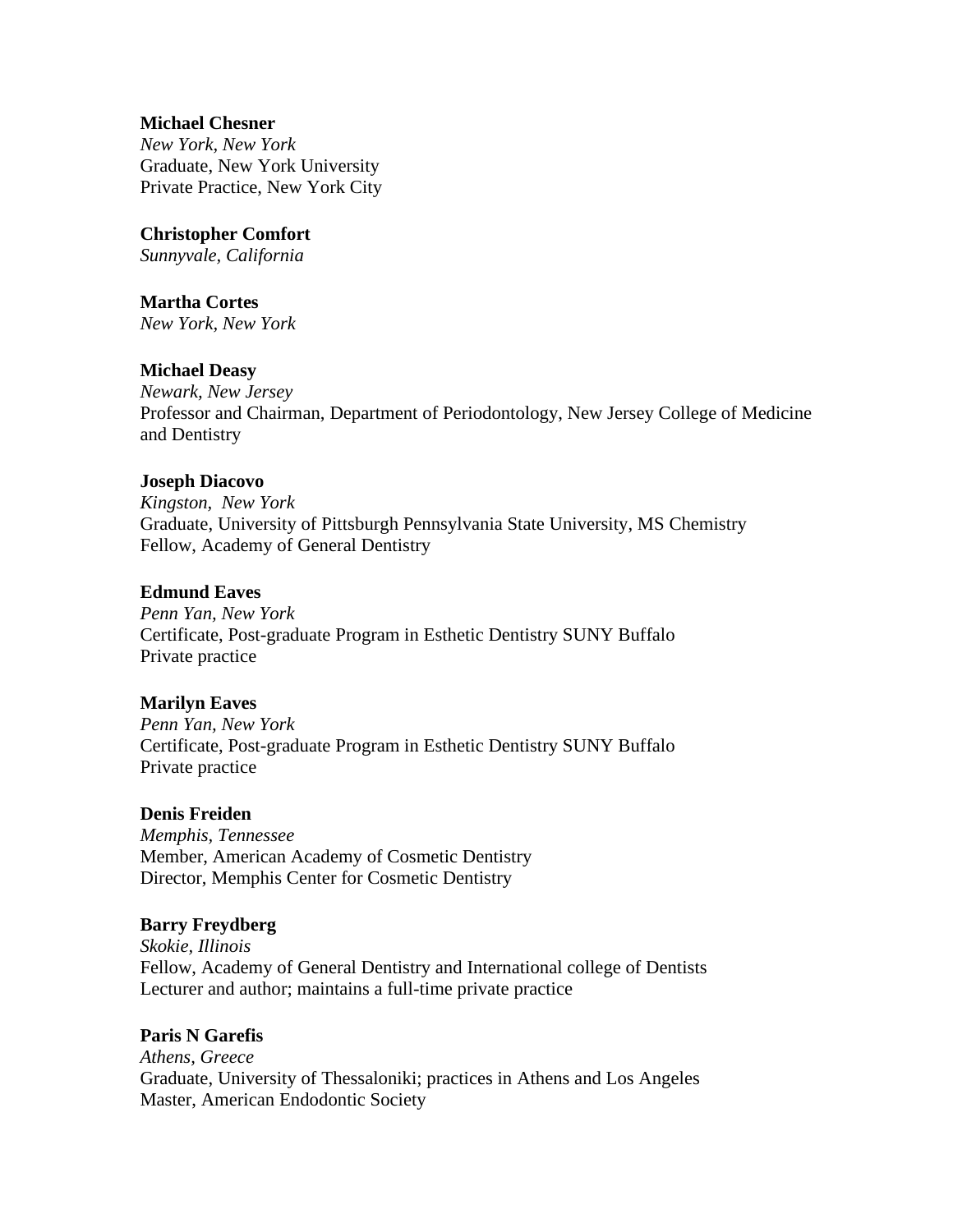#### **David Gaudino**

*New York, New York*

# **Leon Gerard**

*Boaca Raton, Florida* Graduate, Marquette University; Residency at Eastman Dental Center Trained with the US Olympic Speedskating Team

#### **Roger Gershon**

*New York, New York* International Academy Oral Medicine and Toxicology Graduate, New York University Prosthetic Program

#### **Jeff Golub-Evans**

*New York, New York* Past president, American Academy of Cosmetic Dentistry Director of Cosmetic Dentistry, Continuing Education, New York University

#### **Calixto E Hakin**

*Curitiba-Parana, Brazil* Assistant Professor, Pontificial Catholic University of Parana Practice, Curitiba-Parana Brazil

#### **Harald Heyman**

*Apex, North Carolina* Professor and Chairman, Operative Dentistry, University of North Carolina Co-editor, "The Art and Science of Operative Dentistry"

#### **Dominique Isbecque**

*New York, New York* Executive Director, American Image Consultants Institute

#### **Anita Jupp**

*Toronto, Ontario* Lecturer in practice management Key note speaker at FDI in Barcelona

#### **Adrian Jurim**

*Great Neck, New York* Master Dental Technologist Author, Certified Dental Technician

#### **N Summer Lerch**

*New Haven, Connecticut*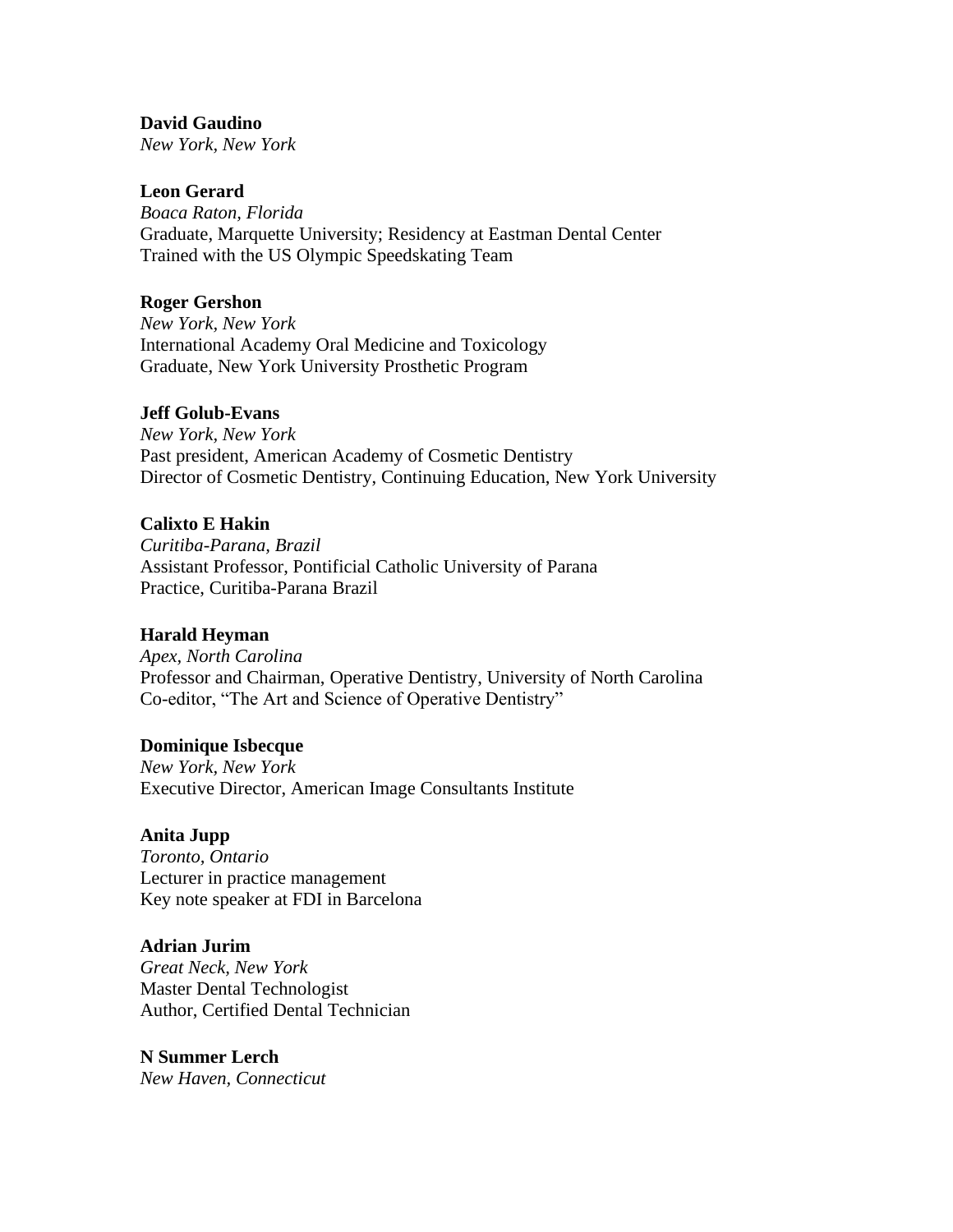#### **Andrew M Lewis**

*Beverly Hills, California* Diplomate, American Board of Aesthetic Dentistry Fellow, American College of Dentists and American Society for Dental Aesthetics

# **Allan L Link III**

*Ballwin, Missouri* Certificate, Post-graduate Program in Esthetic Dentistry, University of Missouri at Kansas City

# **Cheryl, Ransom Locklear**

*Red Springs, North Carolina*

# **Dennis Marangos**

*Toronto, Ontario* Certificate, Post-graduate Program in Esthetic Dentistry, SUNY Buffalo Private practice in Toronto, Canada

#### **Michael Maroon**

*Berlin, Connecticut*

# **Stuart Mendel**

*New York, New York* Clinical Assistant Professor, Mt Sinai Hospital New York

#### **Jesus Ochoa**

*Lima, Peru* President, Peruvian Academy of esthetic Dentistry Chairman, Instituto Dental LatinoAmericano

#### **Scott Parr**

*Virginia Beach, Virginia* Member, American Academy of Cosmetic Dentistry Member, American College of Implantology

# **Richard Raad**

*Sterling Heights, Michigan*

**Nicholas Sands** *Queens, New York*

#### **Robert A Saporito**

*Newark, New Jersey* Dean, University of Medicine and Dentistry of New Jersey Post-graduate Prosthodontics, New York University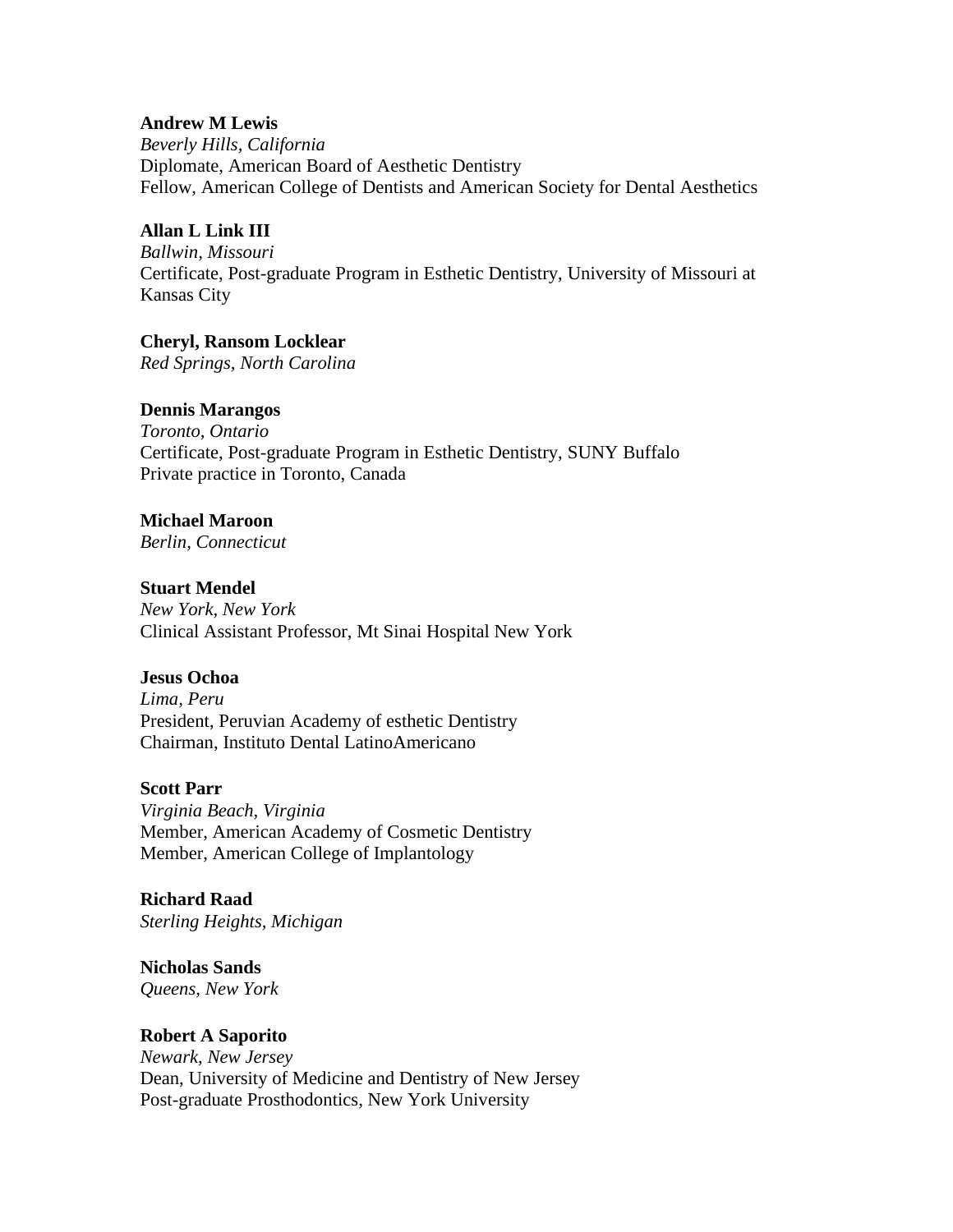#### **Robert Schwartz**

*Rahway, New Jersey* Clinical Professor, Removable Prosthodontics, New Jersey College of Med & Dentistry Fellow, International College of Dentists

#### **Kenneth Sloane**

*Closter, New Jersey* Graduate, New York University College of Dentistry Member, Academy of Sports Dentistry

#### **John Tucker**

*Erie, Pennsylvania* Diplomate, International Congress of Oral Implantology American Academy of Implant Prosthodontics – Masters

#### **Walter F. Turbyfill**

**Mario J Violante Jr** *Lewiston, New York*

#### **Anthony R Volpe**

*Piscataway, New Jersey* President, American Dental Association Health Foundation Dental Degree, University of Rome, Honoris Causa

#### **Terry Watson**

*Cicero, New York* Graduate, University of Maryland Practice in Cicero, New York

#### **Clifford Williams**

*New York, New York* Member, American Academy of Cosmetic Dentistry Fellow, New York Academy of Dentistry

**Valerie Wynne-Hall** *Hope Mills, North Carolina*

**Uri Yarovesky** *Woodland Hills, California* Owner, DaVinci Dental Studios Visiting Professor, UCLA Center for Esthetic Dentistry